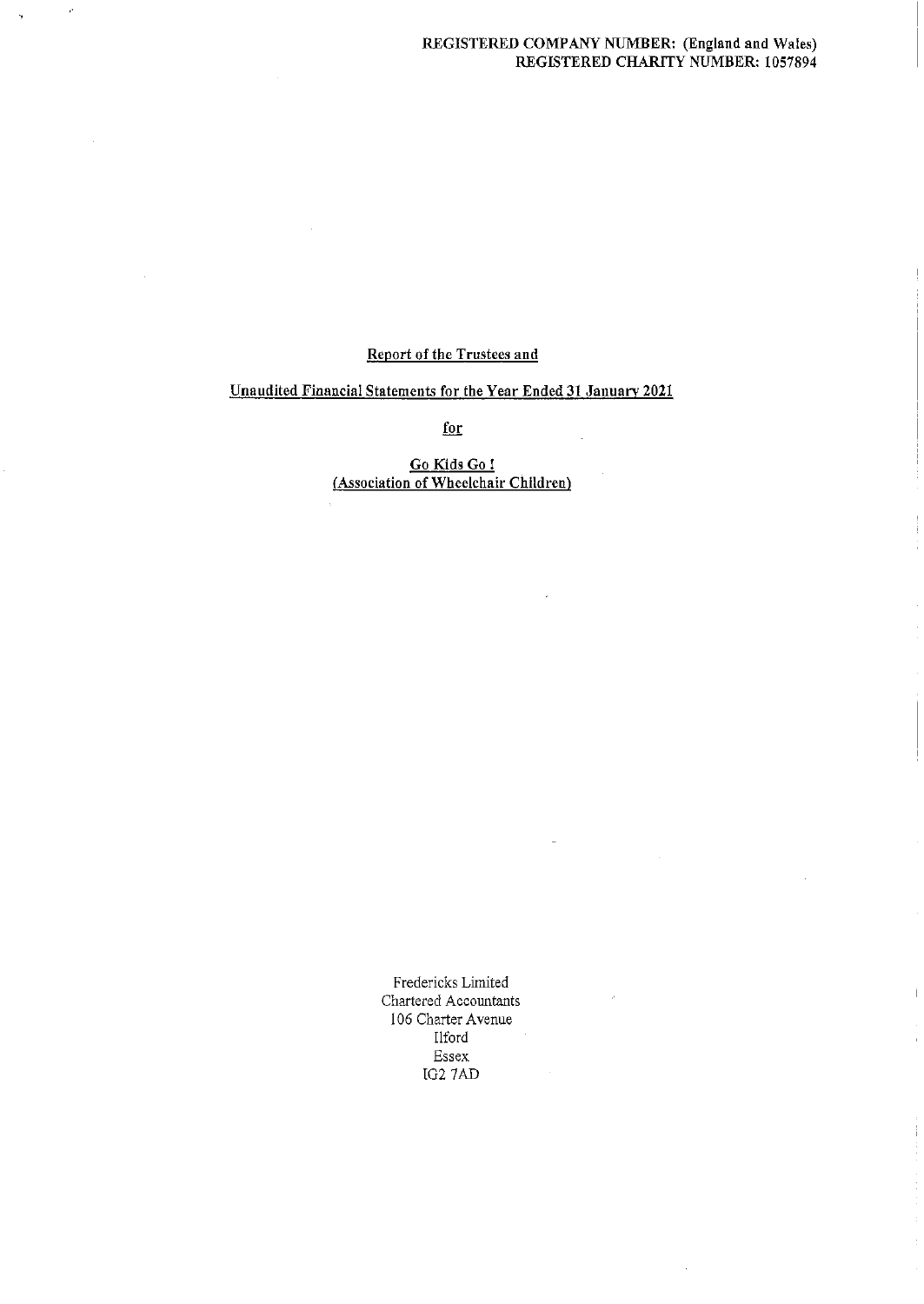# Go Kids Go! <u>Association of Wheelchair Childre</u>

# <u>Contents of the Financial Statemen</u> <u>for the Year Ended 31 January 2021</u>

 $\bar{z}$ 

|                                                   |    | Page       |    |
|---------------------------------------------------|----|------------|----|
| <b>Report of the Trustees</b>                     |    | to 4       |    |
| Independent Examiner's Report                     |    | 5          |    |
| <b>Statement of Financial Activities</b>          |    | 6          |    |
| <b>Balance Sheet</b>                              |    | $7$ to $8$ |    |
| Notes to the Financial Statements                 | 9. | to 16      |    |
| <b>Detailed Statement of Financial Activities</b> | 17 | t٥         | 18 |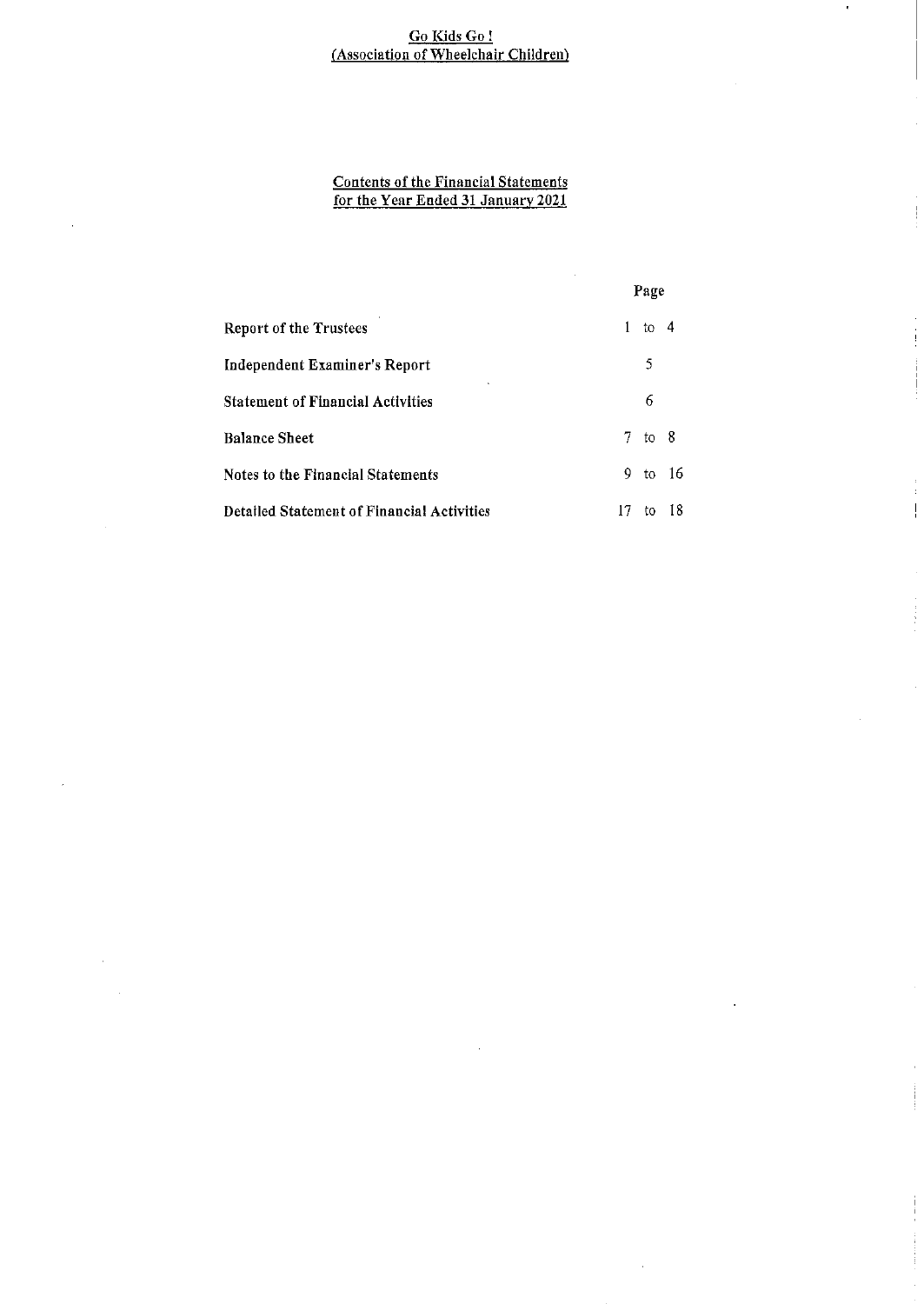# Report of the Trustees for the Year Ended 31 January 2021

The trustees who are also directors of the charity for the purposes of the Companies Act 2006, present their report with the financial statements of the charity for the year en'ded <sup>31</sup> January 2021. The trustees have adopted the provisions of Accounting and Reporting by Charities: Statement of Recommended Practice applicable to charities preparing their accounts in accordance with tbe Financial Reporting Standard applicable in the UK and Republic of Ireland (FRS 102) (effective <sup>1</sup> January 2019),

# OBJECTIVES AND ACTIVITIES

### Objectives and aims

Go Kids Go! (Association of Wheelchair Children) aims to enable 'independence through mobility' for young wheelchair users and their families by providing specialist training and expert advice to assist them to take <sup>a</sup> fuller and more active part in everyday life.

Go Kids Go! run wheelchair skills training for young wheelchair users throughout the UK. We teach essential skills in the workshops including road safety for young wheelchair users, back wheel balancing in order to negotiate kerbs and uneven ground, skills to cope with slopes and emergency evacuation techniques.

Our wheelchair skills workshops are unique in that we bring <sup>a</sup> supply of extra wheelcbairs for parents and siblings to join in too, making workshops fully inclusive. Our training helps improve confidence and self-esteem in the young people. Families find our workshops are a good opportunity to share experiences and receive practical advice and support. Parents and siblings also gain a greater awareness of the challenges faced by the wheelchair user.

Becoming more independent is a key outcome of our training, meaning the young person has more opportunities in their future; they may have more employment opportunities and be less reliant on benefits and health/social services. Tbe impact on the family can be enormous; one family quoted after a training course 'It really did change the course of our lives'.

To encourage the greatest number of children to benefit fiom our work, absolutely no charge is made to the families involved for the service we provide although donations are always welcomed. We are committed to ensuring that <sup>a</sup> family's possible lack of financial resources will not prevent a wheelchair using child from acquiring these vital skills

# Significant activities

During 2019 we employed an assistant trainer which increased our capacity to run workshops across the UK. With the continued support fiom Children in Need we are able to employ <sup>3</sup> part-time workshop leaders which along with the training manager and assistant trainer now gives us a good deal of fiexibility to ruu workshops at weekends and in school holidays.

#### Public benefit

In shaping our objectives for the year and planning our activities the trustees have considered the Charity Commissions guidance on pubLic benefit.

# Volunteers

We actively encourage volunteers and they provide essential back up to the work of our paid staff. The support and skills of our volunteers are greatly appreciated by all at the charity. Ofien young wheelchair- users who have benefitted from our training attend courses as volunteers to encourage and inspire younger participants.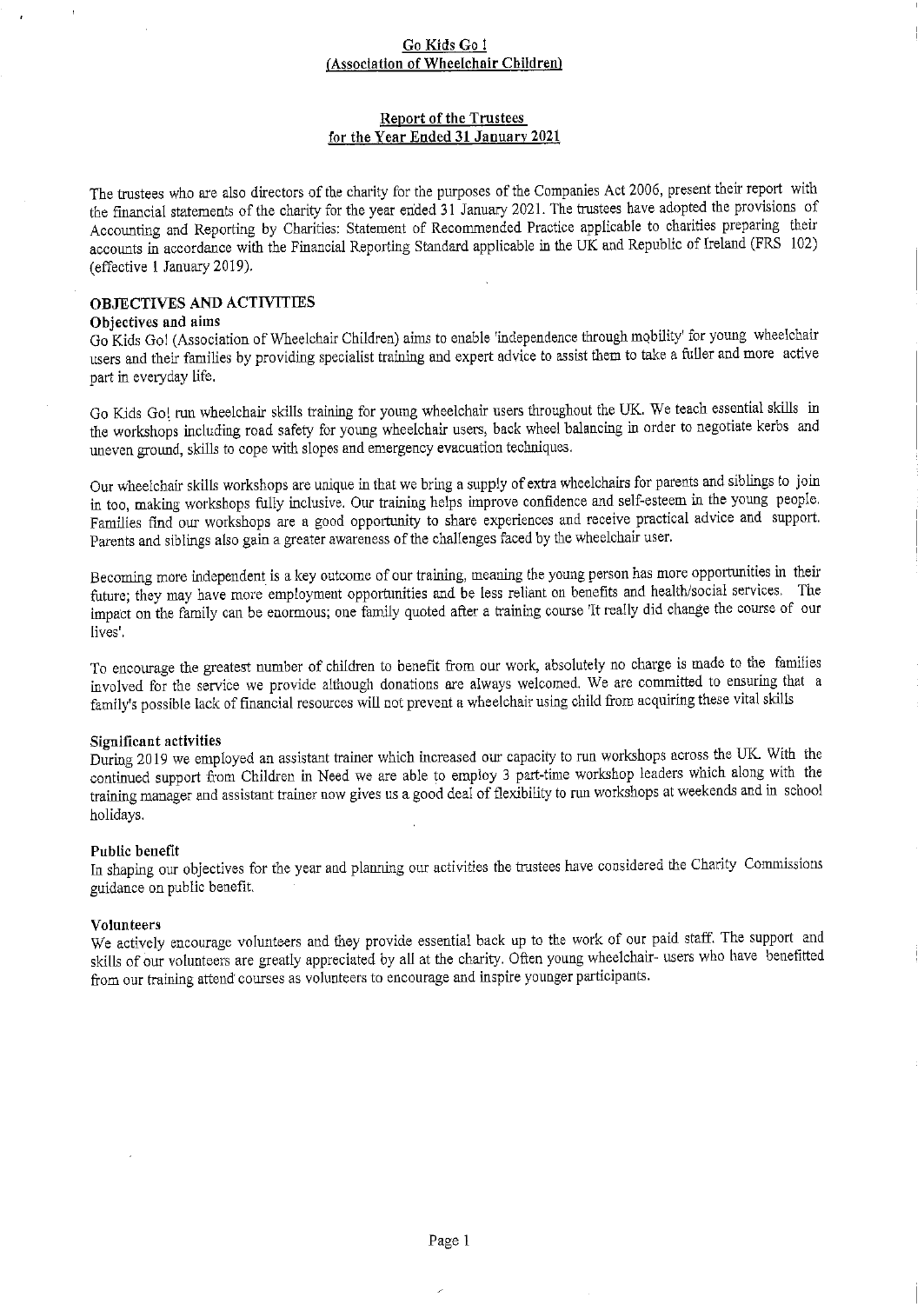# Report of the Trustees for the Year Ended 31 January 2021

### **ACHIEVEMENT AND PERFORMANCE** Charitable activities

During 2020 our capacity to deliver both wheelchair skills workshops and awareness raising workshops has been significantly impacted by Covid-19 and the varions lockdowns. However, the year got off to a good start with some busy training days prior to the first lockdown. We were then able to adapt our workshops and offer more one to one training sessions in September and October. In the periods when we have been able to operate we have delivered;-

- 19 Training Workshops including core workshops, disability training days in mainstream schools and workshops for healthcare professionals.

- 71 disabled children and young people have attended our workshops.

In total, 527 beneficiaries including disabled children, their parents and siblings, children in mainstream schools and health and education professionals have benefited fiom our training during 2020.

We also produced our very first Impact Report during 2020 to highlight the difference our training makes to children and young people who are physically disabled and wheelchair users. We were delighted to have the input from many families whom we have worked with over the years. A copy of the Impact Report can be found at https://www.go-kids-go.org.uk/PDFS/GKG%20Impact%20Report%20for%20Website.pdf or by requesting a copy from our head office.

# Covid - 19

During 2020 the Covid-19 pandemic had a significant impact on the delivery of our wheelchair skills workshops across the UK. During the three lockdown periods we were unable to deliver face to face training though we were able to keep in touch with our service users via social media platforms. We also created an Impact Report and revamped our website making it much more user friendly when viewed on smartphones and tablets. We did rely on the Govenunent furlough scheme to support staff salaries.

# FINANCIAL REVIEW

# Principal funding sources

As we are a national charity Go Kids Go! are funded from numerous sources, organisations and bodies throughout the UK. During the period, February 2020 to January 2021, Go Kids Go! (Associafion of Wheelchair Children) has received generous support from many charitable trusts and foundations, companies and individuals.

This has included grants ffom Children in Need, The Big Lottery (Awards for All Wales) and The Brelms Trust.

This year we have also made use of the Govenunent furlough scheme to support staff costs during periods when we have been unable to deliver our training,

# Reserves policy

The charity has fice unrestricted reserves to cover approximately six months expenditure. This would provide a satisfactory buffer zone should there be a period of reduced income. These reserves total £75,000. The charity also holds a staff pension reserve of £10,000 and property maintenance reserve of £5,000.

# FUTURE PLANS

We are hopeful that in 2021, with the lifting of social restrictions, we will be able to return to delivering our full programme of wheelchair skill workshops, disability awareness training days and workshops for healthcare professionals.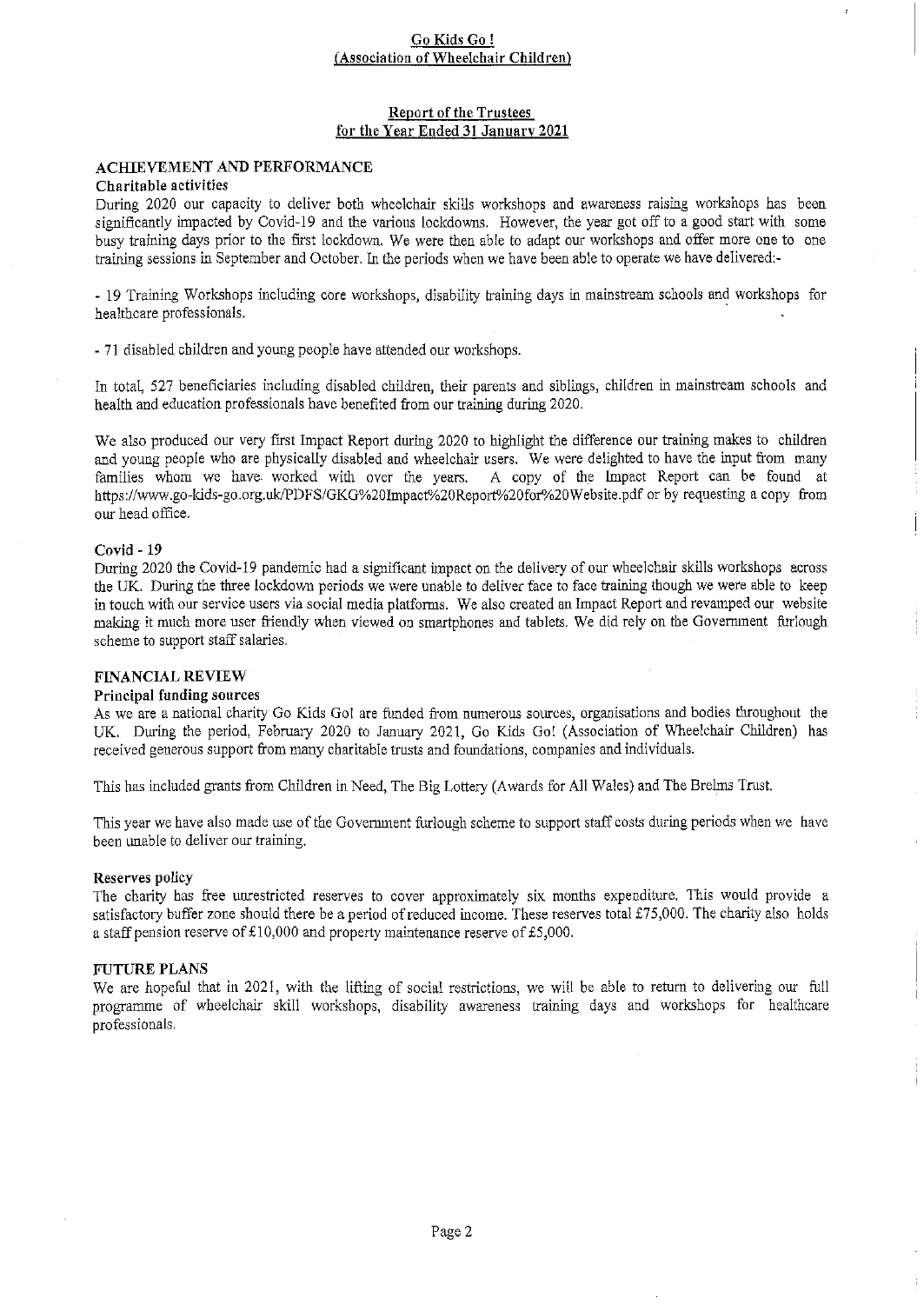## Report of the Trustees for the Year Ended 31 January 2021

# STRUCTURE, GOVERNANCE AND MANAGEMENT

### Governing document

Go Kids Gol (Association of Wheelchair Children) was founded as <sup>a</sup> registered charity in <sup>1990</sup> and was incorporated on 13th September <sup>1996</sup> as <sup>a</sup> charitable company limited by guarantee and not having <sup>a</sup> share capital. It is registered in England and Wales under company number <sup>3249582</sup> and charity registration number <sup>1057894</sup> and is governed by its Memorandum and Articles of Association.

After extensive consultation between the trustees, staff and other users it was decided that from 7th October 2009 the Association of Wheelchair Children should adopt the trading name of Go Kids Gol and this name was duly registered with the charity commission at that time. In September 2011 the company name was also amended at Companies House.

# Recruitment and appointment of new trustees

Trustees are appointed by <sup>a</sup> majority of votes and in the case of an equality of votes the chairman has <sup>a</sup> second or casting vote. Being members of the company the liability of the trustees as per the Constitution is limited to an amount not exceeding ten pounds.

#### Organisational structure

The charity is managed on <sup>a</sup> day to day basis by the Training Manager (Roy Wild) who reports directly to the trustees and sends out monthly updates to them. The trustees themselves meet on a regular basis - at least once each quarter.

# Induction and traluing of new trustees

All trustees are given, in the view of the board, sufficient training and have enough knowledge of their specific field to understand the nature of the charity and fully comply with the charity's current views of its progression.

Wider network Go Kids Gol (Association of Wheelchair Children) is independent and not part of <sup>a</sup> wider network

Related parties

The charity does not transact with any related parties.

# REFERENCE AND ADMINISTRATIVE DETAILS

Registered Company number (England and Wales)

Registered Charity number 1057894

### Registered office

90 Wilbert Lane Beverley East Riding HU17 OAL

#### **Trustees**

J Whitfie1d J Gowie M McGarvey J Hardman C Anderson W G Watts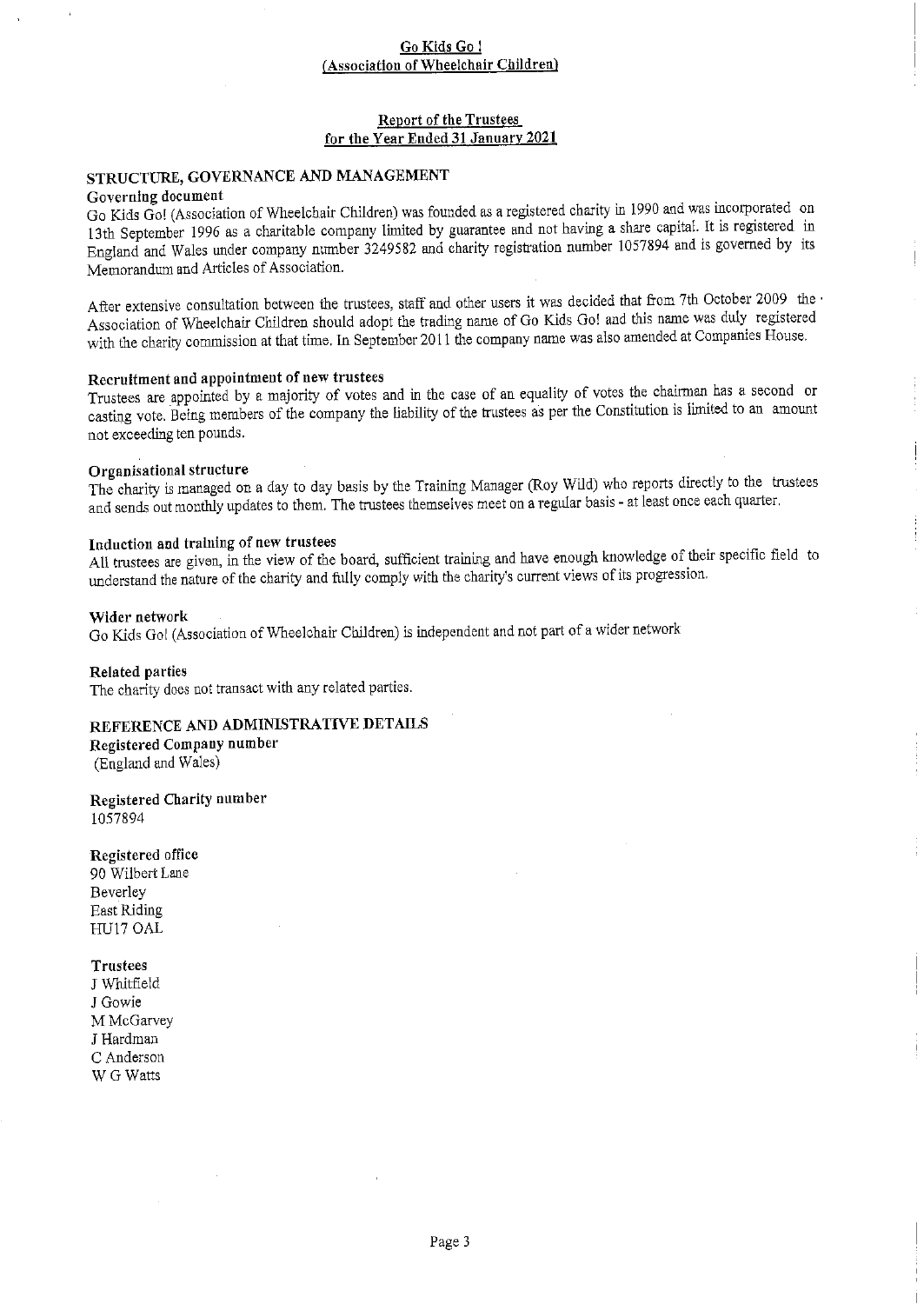# Report of the Trustees for the Year Ended 31 January 2021

REFERENCE AND ADMINISTRATIVE DETAILS

Independent Examiner Fredericks Limited Chartered Accountants 106 Charter Avenue **Ilford** Essex IG2 7AD

This report has been prepared in accordance with the special provisions of Part 15 of the Companies Act 2006 relating to small companies.

to small companies. Approved by order of the board of trustees on  $\frac{29}{6}$  6. 2............. and signed on its behalf by:

im Whitfield ,,,,,,,,,,,,,,,,,,,,,,,,,,,,,,,,, . . <u>. . . . .</u> 1 Whitfield - T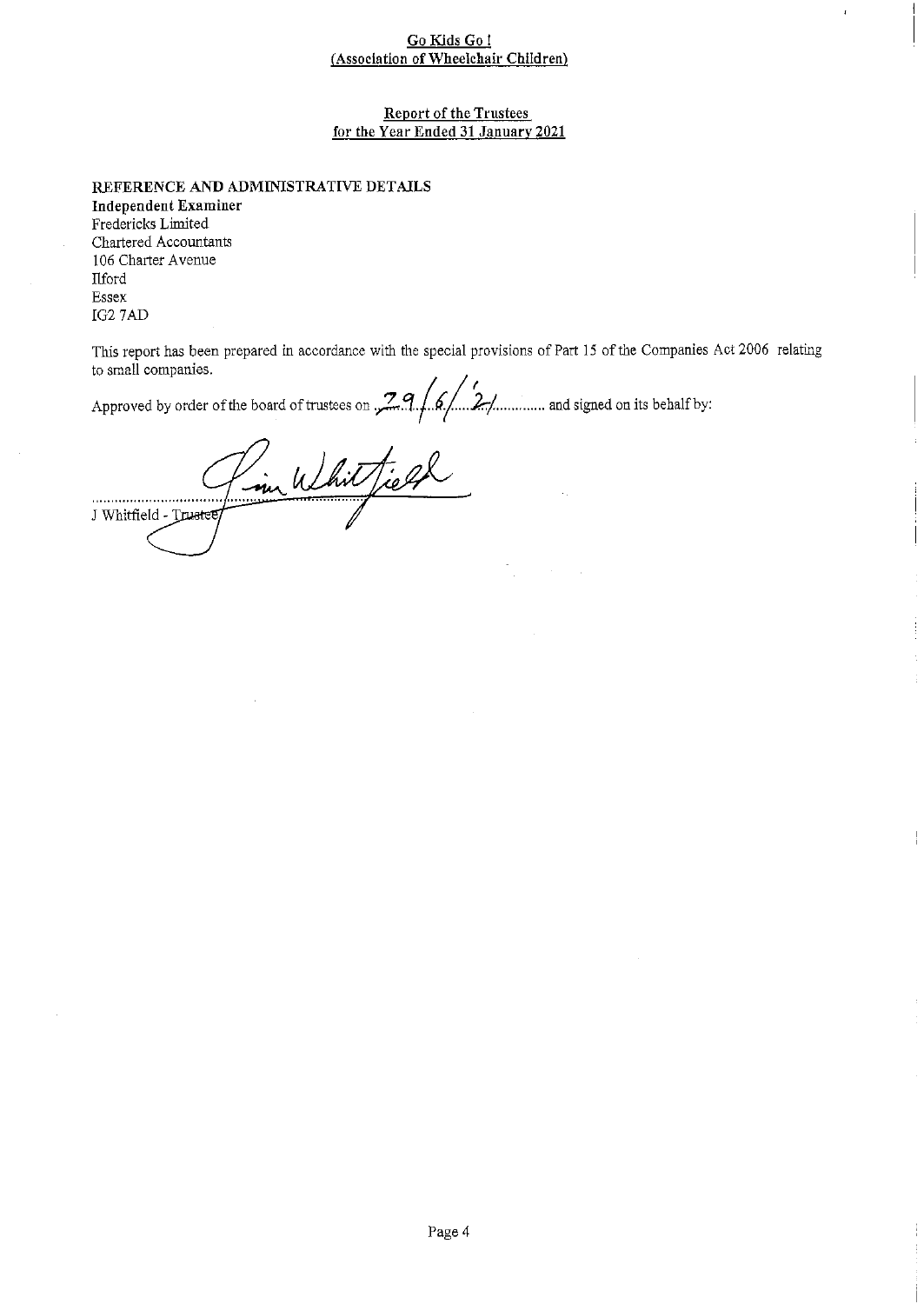# Independent Examiner's Report to the Trustees of Go Kids Go <sup>I</sup> Association of Wheelchair Children

# Independent examiner's report to the trustees of Go Kids Go <sup>I</sup> (Association of Wheelchair Children) ('the Company')

I report to the charity trustees on my examination of the accounts of the Company for the year ended 31 January 2021.

# Responsibilities and basis of report

As the charity's trustees of the Company (and also its directors for the purposes of company law) you are responsible for the preparation of the accounts in accordance with the requirements of the Companies Act 2006 ('the 2006 Act').

Having satisfied myself that the accounts of the Company are not required to be audited under Part 16 of the 2006 Act and are eligible for independent examination, I report in respect of my examination of your charity's accounts as carried out under section 145 of the Charities Act 2011 ('the 2011 Act'). In canying out my examination I have followed the Directions given by the Charity Commission under section  $145(5)$  (b) of the 2011 Act.

### Independent examiner's statement

I have completed my examination. I confirm that no matters have come to my attention in connection with the examination giving me cause to believe;

- I. accounting records were not kept in respect of the Company as required by section 386 of the 2006 Act; or
- 2. the accounts do not accord with those records; or
- 3. the accounts do not comply with the accounting requirements of section 396 of the 2006 Act other than any requitement that the accounts give a true and fair view which is not <sup>a</sup> matter considered as part of an independent examination; or
- the accounts have not been prepared in accordance with the methods and principles of the Statement of 4. Recommended Practice for accounting and reporting by charities (applicable to charities preparing their accounts in accordance with the Financial Reporting Standard applicable in the UK and Republic of Ireland (FRS 102)).

I have no concerns and have come across no other matters in connection with the examination to which attention should be drawn in this report in order to enable a proper understanding of the accounts to be reached.

S G Duker FCA Fredericks Limited Chartered Accountants 106 Charter Avenue Ilford Essex IG2 7AD

Date: 29/6/2021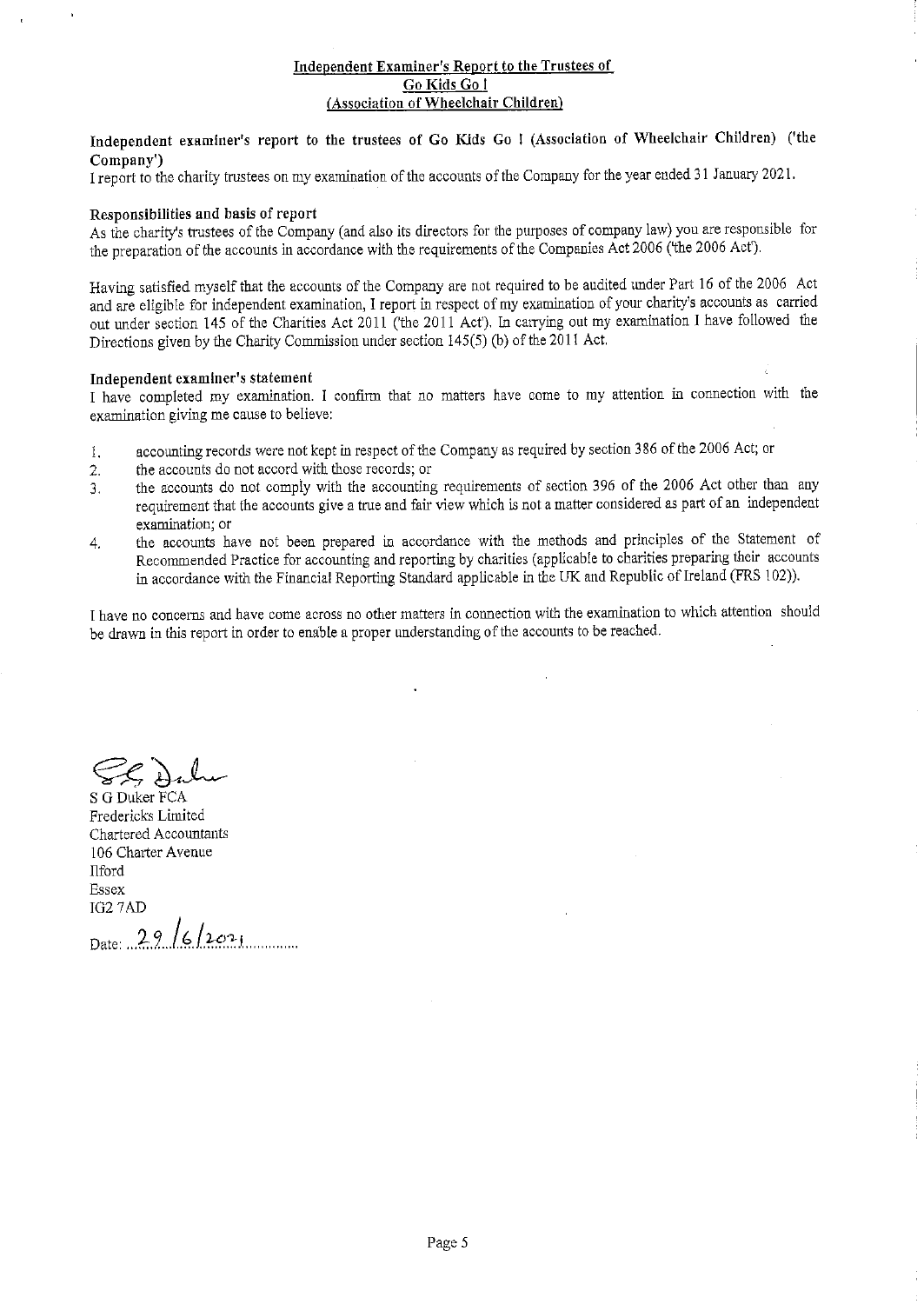# <u>Go Kids Go i</u> <u>Association of Wheelchair Childre</u>

 $\bar{1}$ 

# <u>Statement of Financial Activitie</u> <u>for the Year Ended 31 January 2021</u>

|                                                                                      | Notes                            | Unrestricted<br>funds<br>£ | Restricted<br>funds<br>£ | 31.1.21<br>Total<br>funds<br>£ | 31.1.20<br>Total<br>funds<br>£ |
|--------------------------------------------------------------------------------------|----------------------------------|----------------------------|--------------------------|--------------------------------|--------------------------------|
| <b>INCOME AND ENDOWMENTS FROM</b><br>Donations and legacies                          |                                  | 53,678                     | 69,965                   | 123,643                        | 151,042                        |
| Investment income<br>Other income                                                    | $\overline{2}$<br>$\overline{3}$ | 1,770<br>59,454            |                          | 1,770<br>59,454                | 648                            |
| Total                                                                                |                                  | 114,902                    | 69,965                   | 184,867                        | 151,690                        |
| <b>EXPENDITURE ON</b><br>Raising funds                                               |                                  | 22.961                     |                          | 22,961                         | 24,443                         |
| Charitable activities<br>Cost of running courses<br>Provision of childrens equipment |                                  | 71,471                     | 44,134<br>3,301          | 115,605<br>3,301               | 124,269<br>1,584               |
| Other                                                                                |                                  | 2,597                      |                          | 2,597                          | 7,925                          |
| Total                                                                                |                                  | 97,029                     | 47.435                   | 144,464                        | 158,221                        |
| NET INCOME/(EXPENDITURE)                                                             |                                  | 17,873                     | 22,530                   | 40,403                         | (6, 531)                       |
| RECONCILIATION OF FUNDS                                                              |                                  |                            |                          |                                |                                |
| Total funds brought forward                                                          |                                  | 284,180                    | 31,536                   | 315,716                        | 322,247                        |
| TOTAL FUNDS CARRIED FORWARD                                                          |                                  | 302,053                    | 54,066                   | 356,119                        | 315,716                        |

The notes form part of these financial statements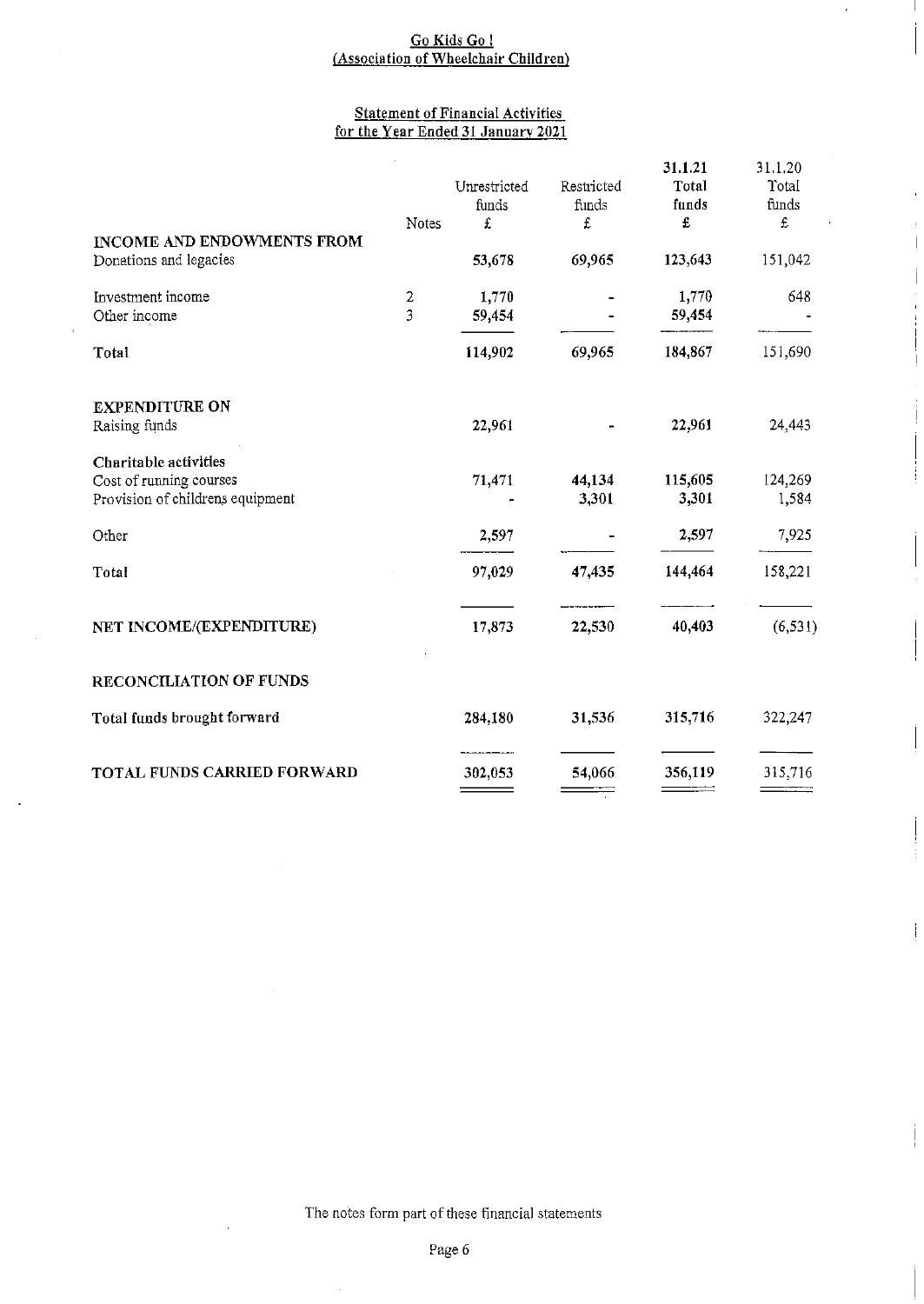### Balance Sheet 31 January 2021

|                                                         |       | Unrestricted<br>funds | Restricted<br>funds | 31.1.21<br>Total<br>funds | 31 1.20<br>Total<br>funds |
|---------------------------------------------------------|-------|-----------------------|---------------------|---------------------------|---------------------------|
| <b>FIXED ASSETS</b>                                     | Notes | £                     | £                   | £                         | £                         |
| Tangible assets                                         | 8     | 113,763               | $\mathbf{I}$        | 113,764                   | 122,615                   |
| <b>CURRENT ASSETS</b>                                   |       |                       |                     |                           |                           |
| Debtors<br>Cash at bank                                 | 9     | 6,423<br>183,066      | 54,065              | 6,423<br>237,131          | 500<br>193,799            |
|                                                         |       | 189,489               | 54,065              | 243,554                   | 194,299                   |
| <b>CREDITORS</b><br>Amounts falling due within one year | 10    | (1, 199)              |                     | (1,199)                   | (1, 198)                  |
| NET CURRENT ASSETS                                      |       | 188,290               | 54,065              | 242,355                   | 193,101                   |
| TOTAL ASSETS LESS CURRENT<br><b>LIABILITIES</b>         |       | 302,053               | 54,066              | 356,119                   | 315,716                   |
| <b>NET ASSETS</b>                                       |       | 302,053               | 54,066              | 356,119                   | 315,716                   |
| <b>FUNDS</b>                                            | 11    |                       |                     |                           |                           |
| Unrestricted funds                                      |       |                       |                     | 302,053                   | 284,180                   |
| Restricted funds                                        |       |                       |                     | 54,066                    | 31,536                    |
| <b>TOTAL FUNDS</b>                                      |       |                       |                     | 356,119                   | 315,716                   |

The charitable company is entitled to exemption from audit under Section 477 of the Companies Act 2006 for the year ended 31 January 2021.

The members have uot required the company to obtain an audit of its financial statements for the year ended 31 January 2021 in accordance with Section 476 ofthe Companies Act 2006.

The trustees acknowledge their responsibilities for

- (a) ensuring that the charitable company keeps accounting records that comply with Sections 386 and 387 of the Companies Act 2006 and
- (b) preparing financial statements which give a true and fair view of the state of affairs of the charitable company as at the end of each financial year and of its surplus or deficit for each financial year in accordance with the requirements of Sections 394 and 395 and which otherwise comply with the requirements of the Companies Act 2006 relating to financial statements, so far as applicable to the charitable company.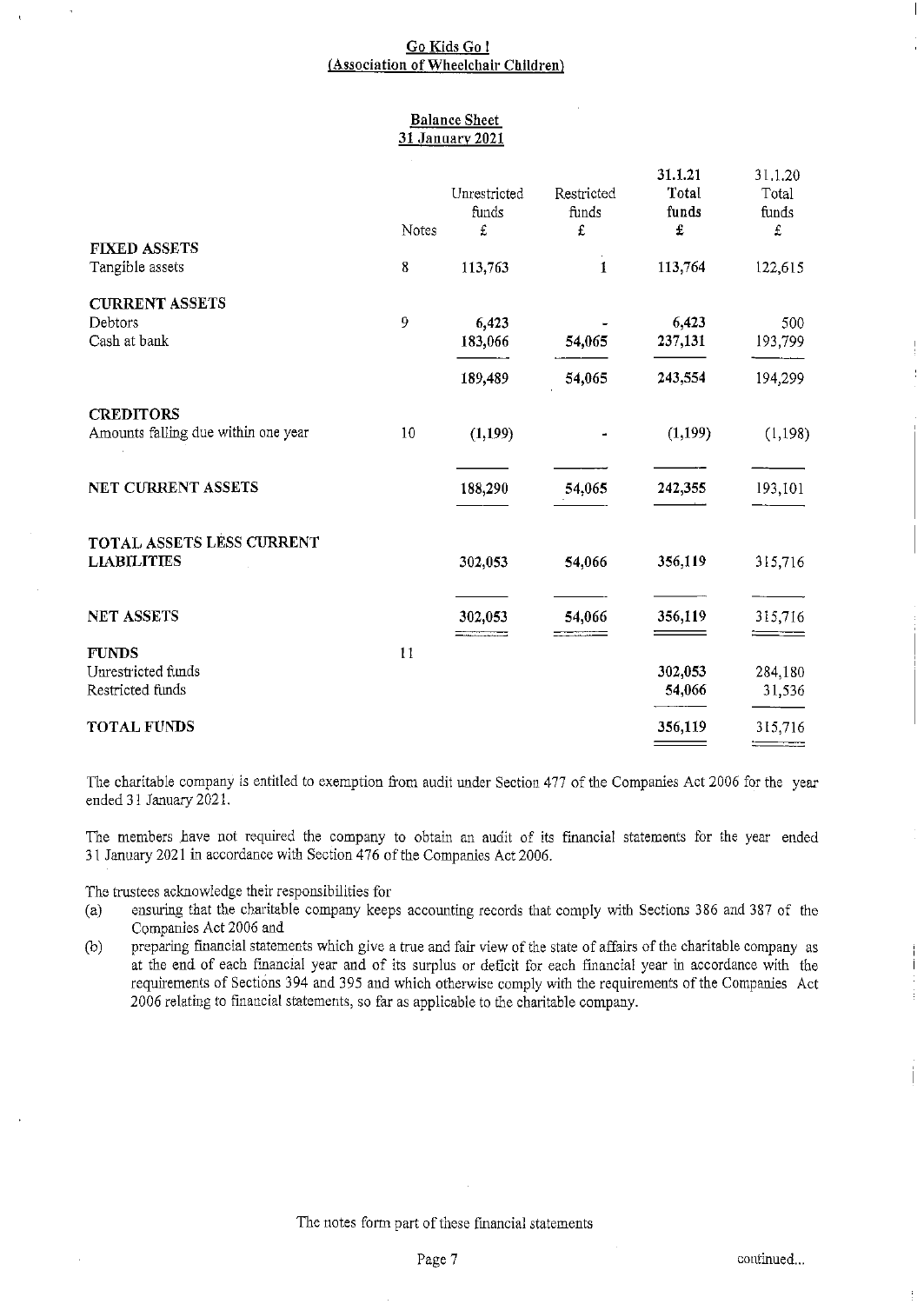# Balance Sheet - continued 31 January 2021

These financial statements have been prepared in accordance with the provisions applicable to charitable companies subject to the small companies regime.

The financial statements were approved by the Board of Trustees and authorised for issue or  $/20.21...$  and were signed on its behalf by:

Fin Whitfald ............................... I Whitfield - Trustee

J Hardman - Trustee

....

The notes form part of these financial statements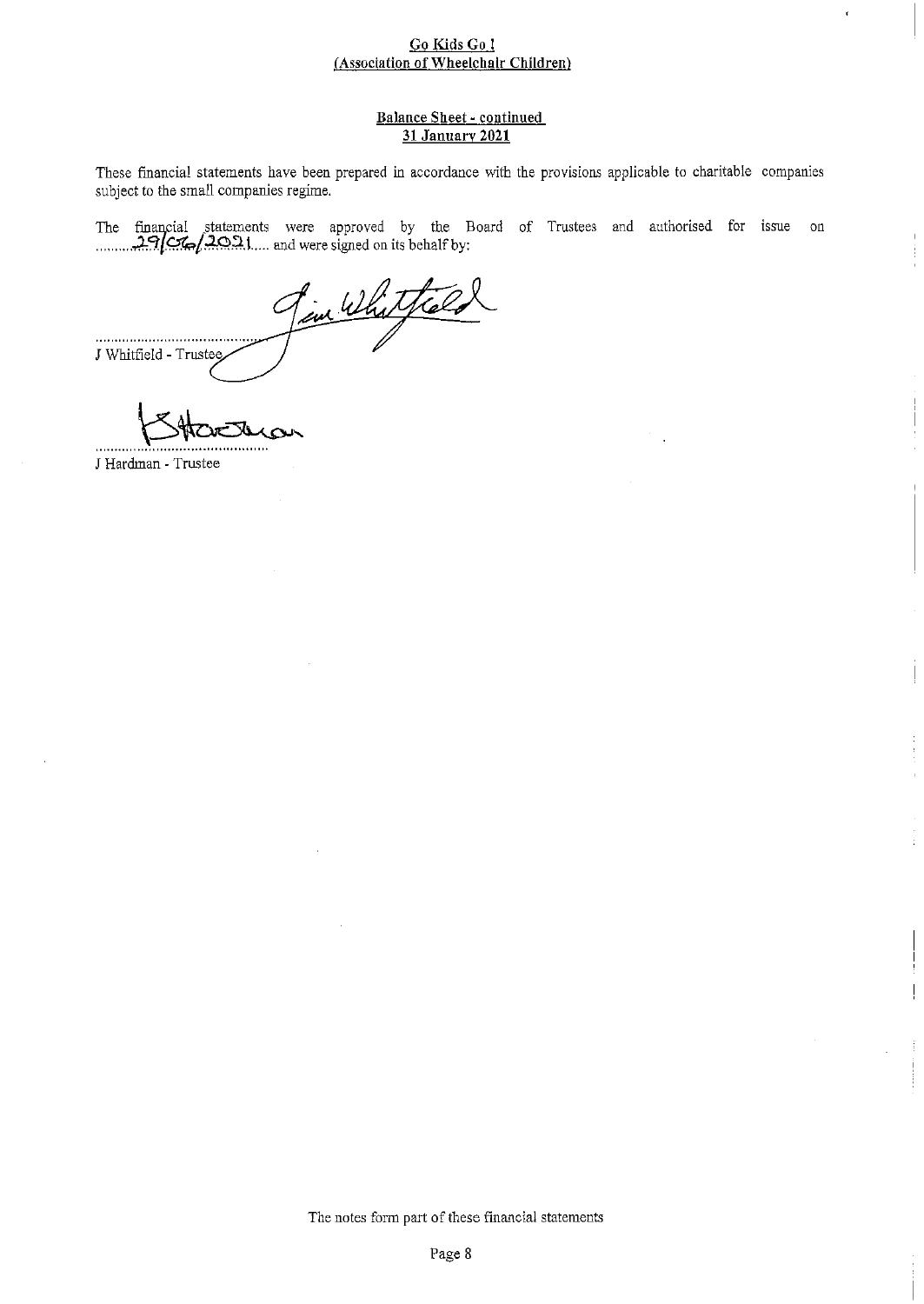# Notes to the Financial Statements for the Year Ended 31 January 2021

#### $1.$ ACCOUNTING POLICIES

#### Basis of preparing the financial statements

The financial statements of the charitable company, which is a public benefit entity under FRS 102, have been prepared in accordance with the Charities SORP (FRS 102) 'Accounting and Reporting by Charities: Statement of Recommended Practice applicable to charities preparing their accounts in accordance with the Financial Reporting Standard applicable in the UK and Republic of Ireland (FRS 102) (effective 1 January 2019)', Financial Reporting Standard 102 'The Financial Reporting Standard applicable in the UK and Republic of Ireland' and the Companies Act 2006, The financial statements have been prepared under the historical cost convention.

### Financial reporting standard 102 - reduced disclosure exemptions

The charitable company has taken advantage of the following disclosure exemptions in preparing these financial statements, as permitted by FRS 102 'The Financial Reporting Standard applicable in the UK and Republic of Ireland'.

the requirements of Section 7 Statement of Cash Flows.

#### Income

All income is recognised in the Statement of Financial Activities once the charity has entitlement to the funds, it is probable that the income will be received and the amount can be measured reliably.

#### Expenditure

Liabilities are recognised as expenditure as soon as there is a legal or constructive obligation committing the charity to that expenditure, it is probable that a transfer of economic benefits will be required in settlement and the amount of the obligation can be measured reliably. Expenditure is accounted for on an accruals basis and has been classified under headings that aggregate all cost related to the category. Where costs cannot be directly attributed to particular headings they have been allocated to activities on a basis consistent with the use of resources.

#### Governance costs

Governance expenditure includes all expenditure not directly related to the charitable activity or fundraising ventures.

#### Allocation and apportionment of costs

All costs are able to be accurately allocated to the correct category of expenditure.

#### Tangible fixed assets

Depreciation is provided at the following annual rates in order to write off each asset over its estimated useful life.

| Freehold property     | $-2\%$ on cost  |
|-----------------------|-----------------|
| Fixtures and fittings | $-20\%$ on cost |
| Motor vehicles        | $-25\%$ on cost |

#### Taxation

The charity is exempt from corporation tax on its charitable activities.

#### Fund accounting

Unrestricted funds can be used in accordance with the charitable objectives at the discretion ofthe trustees.

Restricted funds can only be used for particular restricted purposes within the objects of the charity. Restrictions arise when specified by the donor or when funds are raised for particular restricted purposes.

Further explanation of the nature and purpose of each fund is included in the notes to the financial statements.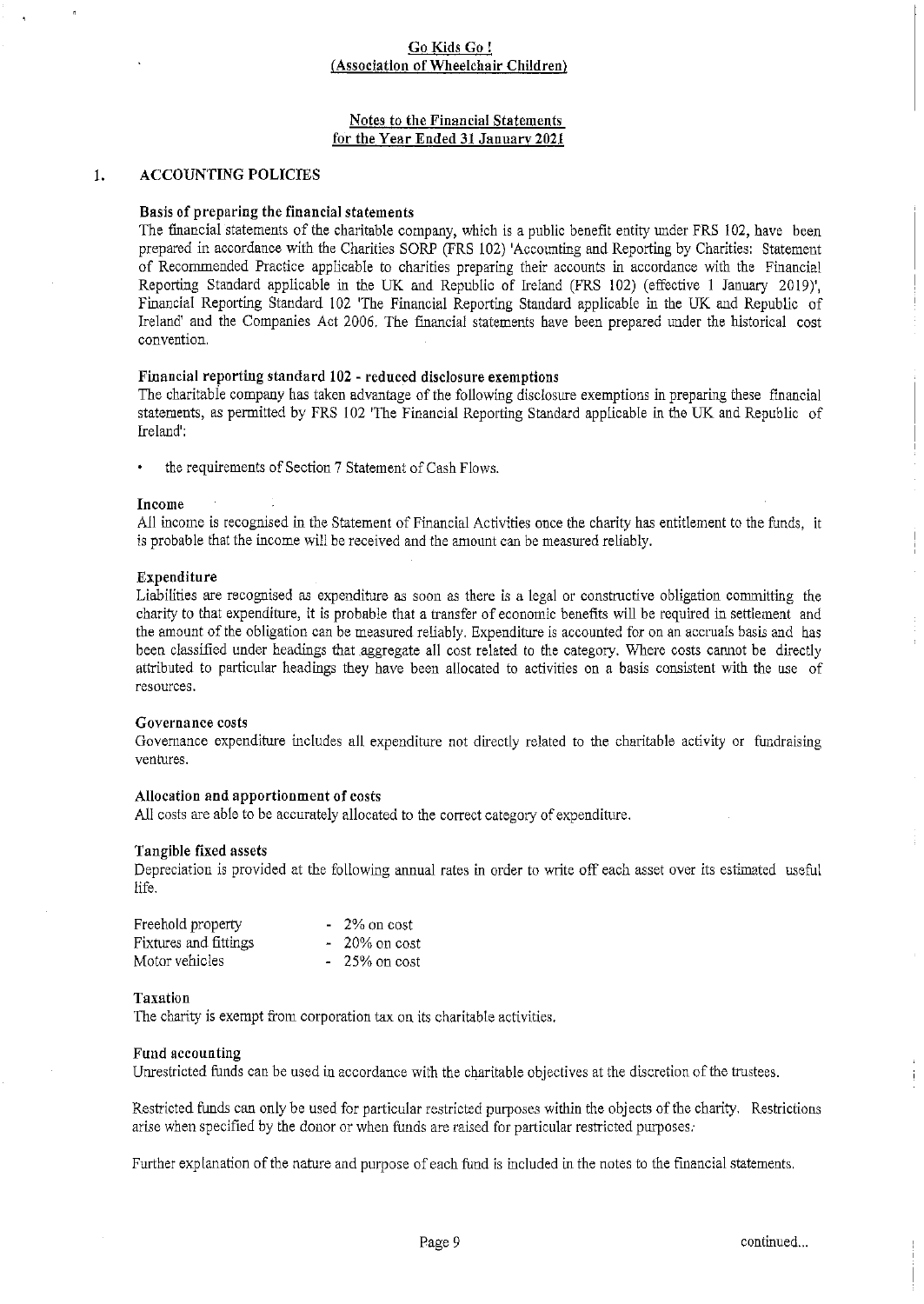# Notes to the Financial Statements - continued for the Year Ended 31 January 2021

# 1. ACCOUNTING POLICIES - continued

Pension costs and other post-retirement benefits

The charitable company operates a defined contribution pension scheme. Contributions payable to the charitable company's pension scheme are charged to the Statement of Financial Activities in the period to which they relate.

# 2. INVESTMENT INCOME

|    | Deposit account interest | 31.1.21<br>£<br>1,770 | 31.1.20<br>£<br>648<br>$ -$ |
|----|--------------------------|-----------------------|-----------------------------|
| 3. | <b>OTHER INCOME</b>      |                       |                             |
|    |                          | 31.1.21<br>£          | 31.1.20<br>t                |
|    | Furlough scheme income   | 59,454<br>____        |                             |

Other income of 559,454 relates to monies received in respect of the Coronavirus Job Retention Scheme.

# 4. NET INCOME/(EXPENDITURE)

Net income/(expenditure) is stated after charging/(crediting):

|                                     | 31.1.21 | 31.1.20 |
|-------------------------------------|---------|---------|
| Depreciation - owned assets         | 8.850   | 8851    |
| Surplus on disposal of fixed assets | (3.999) | $\sim$  |
|                                     |         |         |

# 5. TRUSTEES' REMUNERATION AND BENEFITS

There were no trustees' remuneration or other benefits for the year ended 31 January 2021 nor for the year ended 31 January 2020.

### Trustees' expenses

Certain Trustees were paid expenses of £Nil (2020 £116) in respect of travel during the year. The amounts paid represent the cost to the Trustee.

#### STAFF COSTS 6.

The average monthly number of employees during the year was as follows;

|                       | 31.1.21 | 31.1.20 |
|-----------------------|---------|---------|
| Fundraising and admin |         |         |
| Therapy               |         |         |
|                       |         |         |
|                       |         |         |
|                       |         |         |

No employees received emoluments in excess of £60,000.

No member of staff earned more than 560,000 during the year. The therapy team consists of one full time and four part time staff members.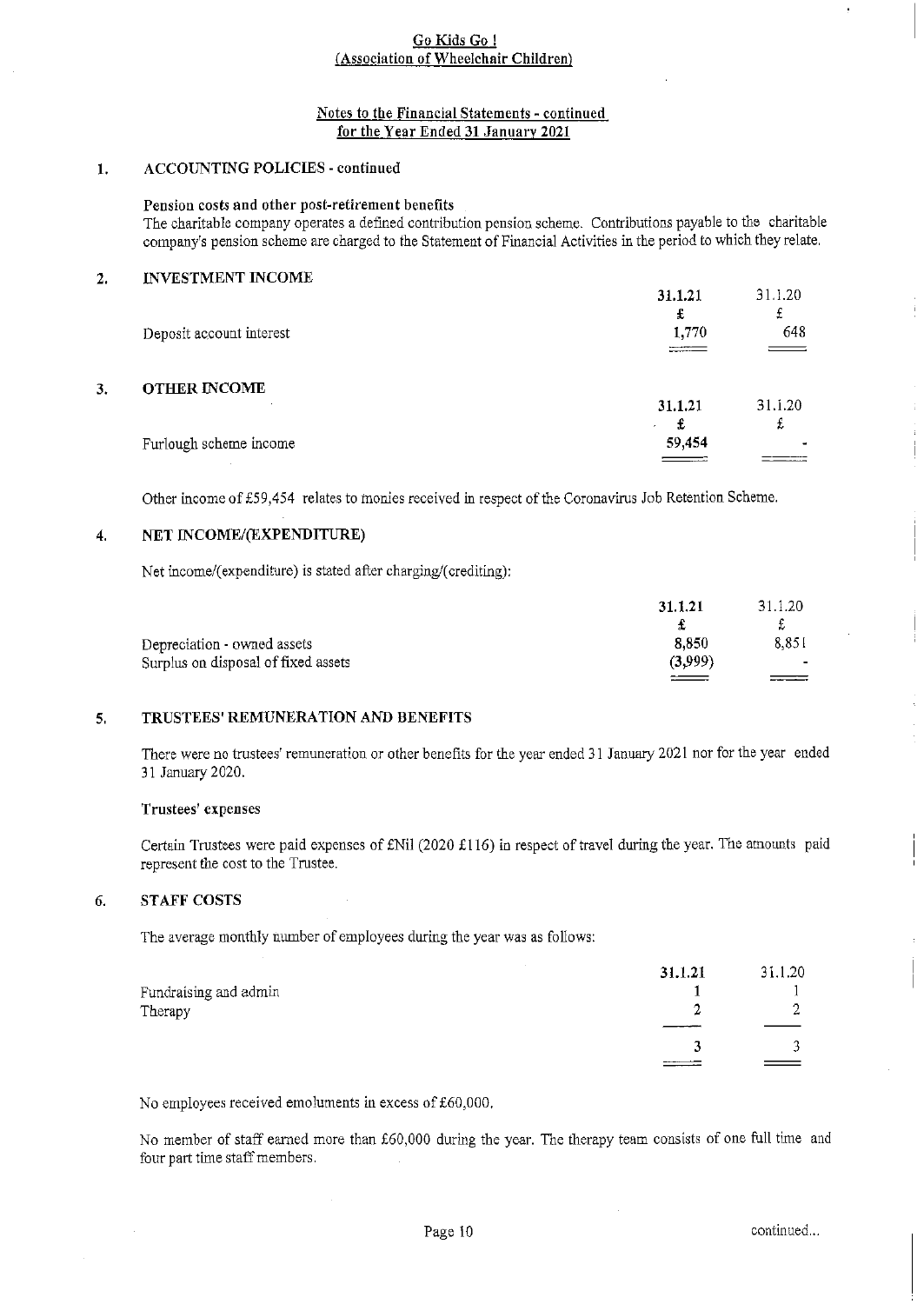# <u>Go Kids Go l</u> <u>Association of Wheelchair Childre</u>

 $\hat{\mathbf{c}}$ 

# Notes to the Financial Sta'tements - continued <u>for the Year Ended 31 January 2021</u>

| Restricted<br>Total |
|---------------------|
| funds<br>funds      |
| £                   |
|                     |
| 100,541<br>151,042  |
| 648                 |
| 100,541<br>151,690  |
|                     |
| 24,443              |
|                     |
| 124,269<br>97,978   |
| 1,584<br>1,584      |
| 7,925               |
| 99,562<br>158,221   |
| (6, 531)<br>979     |
|                     |
| 30,557<br>322,247   |
| 31.536<br>315,716   |
|                     |

 $\frac{1}{2}$ 

Ť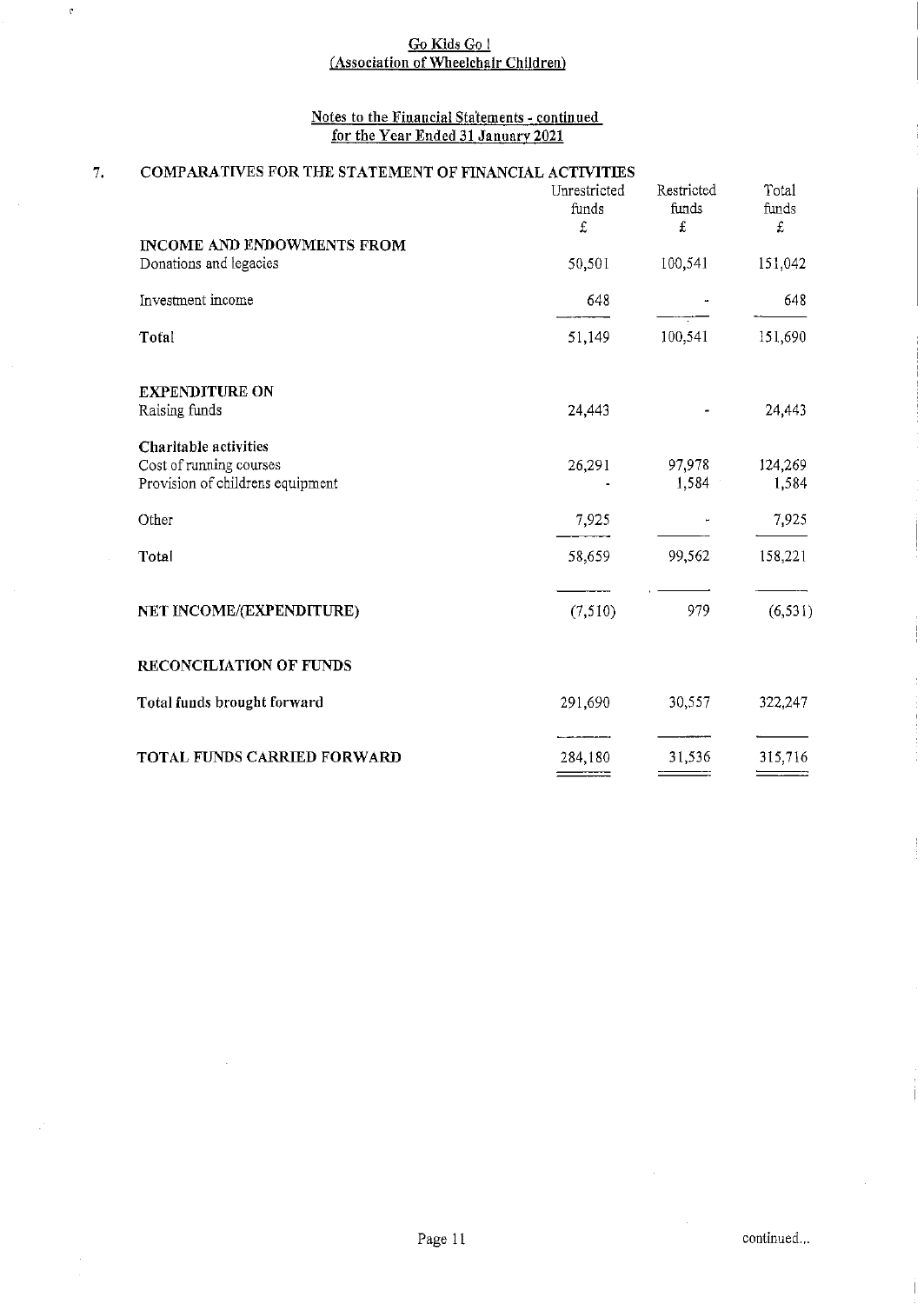# Notes to the Fluancial Statements - continued <u>for the Year Ended 31 January 2021</u>

÷.

# 8. TANGIBLE FIXED ASSETS

 $9<sub>1</sub>$ 

|                        |                                                                                                   | Fixtures                 |                                                                                                                          |                                                       |
|------------------------|---------------------------------------------------------------------------------------------------|--------------------------|--------------------------------------------------------------------------------------------------------------------------|-------------------------------------------------------|
|                        | Freehold                                                                                          | and                      | Motor                                                                                                                    |                                                       |
|                        |                                                                                                   |                          | vehicles                                                                                                                 | Totals                                                |
|                        |                                                                                                   |                          | £                                                                                                                        | £                                                     |
| COST                   |                                                                                                   |                          |                                                                                                                          |                                                       |
|                        |                                                                                                   |                          |                                                                                                                          | 175,202                                               |
|                        |                                                                                                   |                          |                                                                                                                          | (20, 118)                                             |
|                        |                                                                                                   |                          |                                                                                                                          |                                                       |
| At 31 January 2021     | 120,848                                                                                           | 4,500                    | 29,736                                                                                                                   | 155,084                                               |
| <b>DEPRECIATION</b>    |                                                                                                   |                          |                                                                                                                          |                                                       |
| At 1 February 2020     | 5,668                                                                                             | 4,500                    | 42,419                                                                                                                   | 52,587                                                |
| Charge for year        | 1,417                                                                                             |                          | 7,433                                                                                                                    | 8,850                                                 |
| Eliminated on disposal |                                                                                                   |                          | (20, 117)                                                                                                                | (20, 117)                                             |
| At 31 January 2021     | 7,085                                                                                             | 4,500                    | 29,735                                                                                                                   | 41,320                                                |
| <b>NET BOOK VALUE</b>  |                                                                                                   |                          |                                                                                                                          |                                                       |
| At 31 January 2021     | 113,763                                                                                           |                          | 1                                                                                                                        | 113,764                                               |
| At 31 January 2020     | 115,180                                                                                           |                          | 7,435                                                                                                                    | 122,615                                               |
|                        |                                                                                                   |                          |                                                                                                                          |                                                       |
|                        |                                                                                                   |                          |                                                                                                                          | 31.120                                                |
|                        |                                                                                                   |                          |                                                                                                                          | £                                                     |
|                        |                                                                                                   |                          |                                                                                                                          | 500                                                   |
|                        |                                                                                                   |                          |                                                                                                                          |                                                       |
|                        |                                                                                                   |                          |                                                                                                                          | 500                                                   |
|                        |                                                                                                   |                          |                                                                                                                          |                                                       |
|                        |                                                                                                   |                          |                                                                                                                          |                                                       |
|                        |                                                                                                   |                          | 31.1.21                                                                                                                  | 31.1.20                                               |
|                        |                                                                                                   |                          | £                                                                                                                        | £                                                     |
| Trade creditors        |                                                                                                   |                          | 1                                                                                                                        |                                                       |
|                        |                                                                                                   |                          | 1,198                                                                                                                    | 1,198                                                 |
|                        | At 1 February 2020<br>Disposals<br>Trade debtors<br>Other debtors<br>Accruals and deferred income | property<br>£<br>120,848 | fittings<br>£<br>4,500<br>DEBTORS: AMOUNTS FALLING DUE WITHIN ONE YEAR<br>CREDITORS: AMOUNTS FALLING DUE WITHIN ONE YEAR | 49,854<br>(20, 118)<br>31.1.21<br>£<br>6,423<br>6,423 |

 $\overline{\phantom{a}}$ 

 $\frac{1,199}{\qquad}$   $\frac{1,198}{\qquad}$ 

 $\bar{\psi}$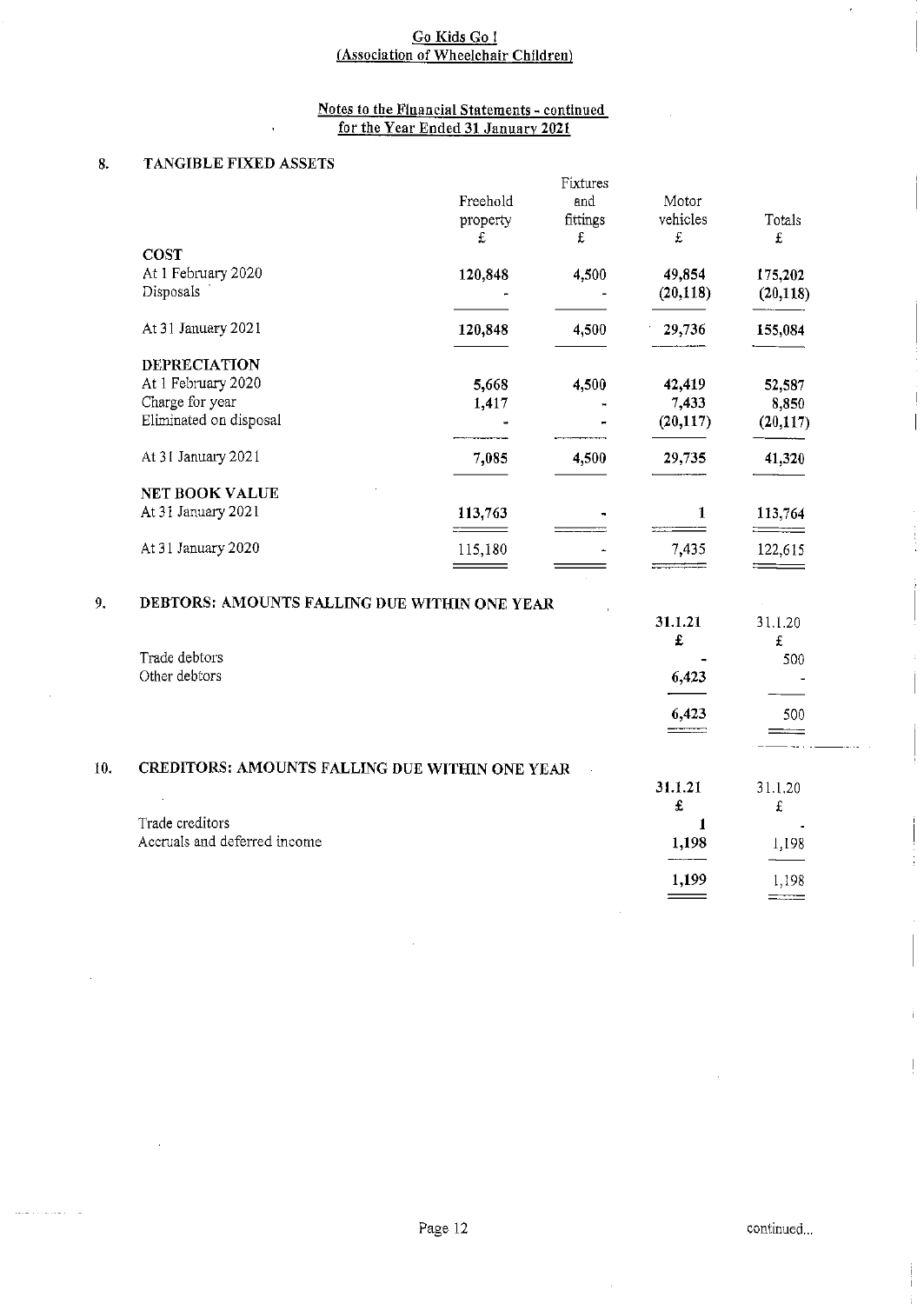# Notes to tbe Financial Statements - continued <u>for the Year Ended 31 January 2021</u>

# 11. MOVEMENT IN FUNDS

 $\ddot{\phantom{1}}$ 

|                                      |           | Net      |         |
|--------------------------------------|-----------|----------|---------|
|                                      |           | movement | At      |
|                                      | At 1.2.20 | in funds | 31.1.21 |
|                                      | £         | £        | £       |
| Unrestricted funds                   |           |          |         |
| General fund                         | 194,180   | 17,873   | 212,053 |
| Running costs reserve                | 75,000    |          | 75,000  |
| Staff pension reserve                | 10,000    |          | 10,000  |
| Property maintenance reserve         | 5,000     |          | 5,000   |
|                                      | 284,180   | 17,873   | 302,053 |
| <b>Restricted funds</b>              |           |          |         |
| Specific training courses            | 10,651    | 18,649   | 29,300  |
| Childrens equipment                  | 7,359     | (3,301)  | 4,058   |
| Wolfson and Clothworkers Foundations |           |          |         |
| (Minibus)                            | 8,699     | (7, 434) | 1,265   |
| Children in Need                     | 4,827     | 14,616   | 19,443  |
|                                      | 31,536    | 22,530   | 54,066  |
| <b>TOTAL FUNDS</b>                   | 315,716   | 40,403   | 356,119 |
|                                      |           |          |         |

Net movement in funds, included in the above are as follows:

|                                      | Incoming<br>resources<br>£ | Resources<br>expended<br>£ | Movement<br>in funds<br>£ |
|--------------------------------------|----------------------------|----------------------------|---------------------------|
| Unrestricted funds                   |                            |                            |                           |
| General fund                         | 114,902                    | (97, 029)                  | 17,873                    |
| <b>Restricted funds</b>              |                            |                            |                           |
| Specific training courses            | 40,100                     | (21, 451)                  | 18,649                    |
| Childrens equipment                  |                            | (3,301)                    | (3,301)                   |
| Wolfson and Clothworkers Foundations |                            |                            |                           |
| (Minibus)                            |                            | (7, 434)                   | (7, 434)                  |
| Children in Need                     | 29,865                     | (15,249)                   | 14,616                    |
|                                      | 69,965                     | (47, 435)                  | 22,530                    |
| <b>TOTAL FUNDS</b>                   | 184,867                    | (144, 464)                 | 40,403                    |
|                                      |                            |                            | ——————                    |

ł.

 $\bar{\bar{t}}$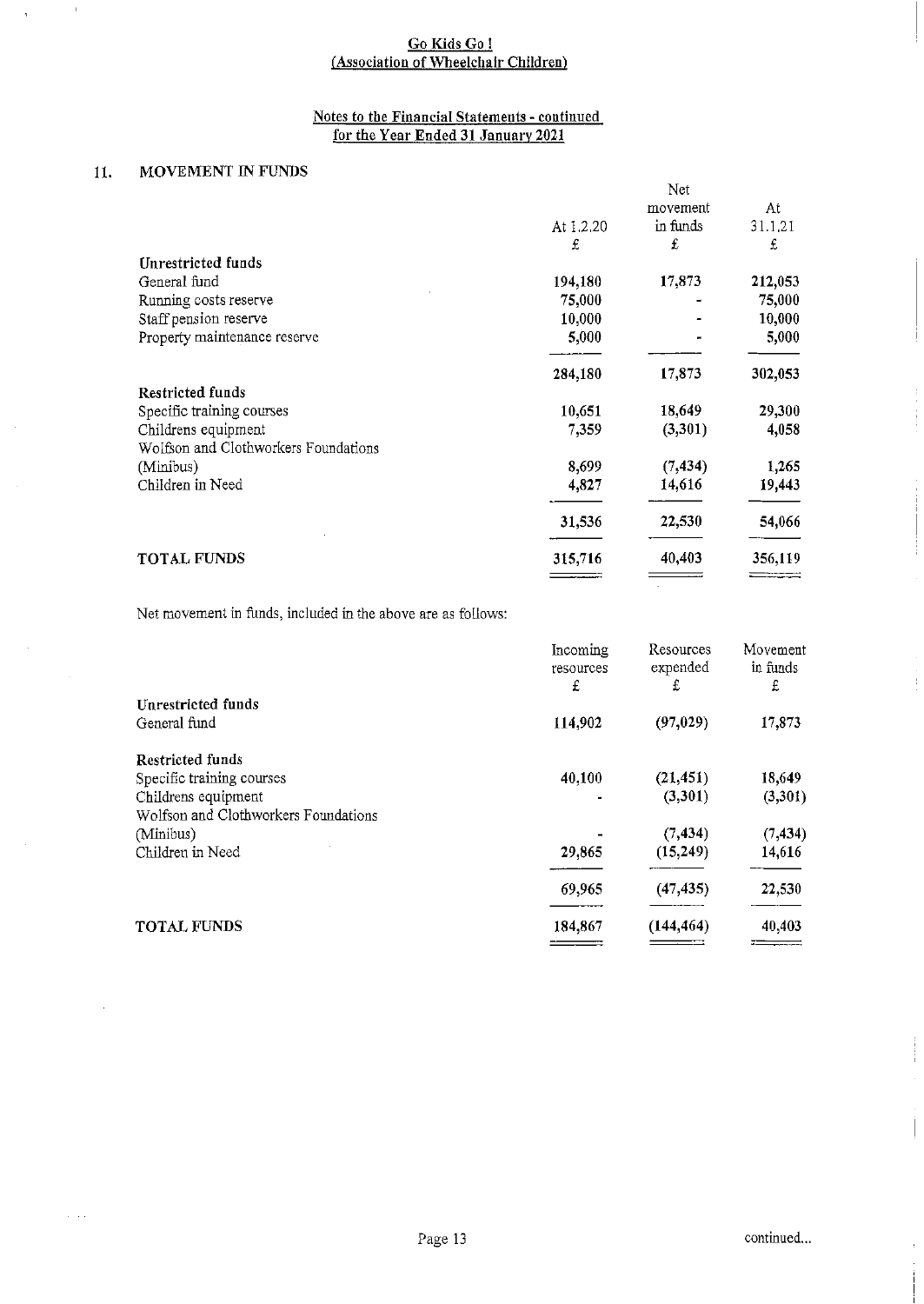# Notes to the Financial Statements - continued <u>for the Year Ended 31 January 2021</u>

# 11. MOVEMENT IN FUNDS - continued

 $\equiv$  1.11

# Comparatives for movement in funds

|                                      |           | Net      | Transfers |         |
|--------------------------------------|-----------|----------|-----------|---------|
|                                      |           | movement | between   | At      |
|                                      | At 1.2.19 | in funds | funds     | 31 1 20 |
|                                      | £         | £        | £         | £       |
| Unrestricted funds                   |           |          |           |         |
| General fund                         | 241,690   | (7,510)  | (40,000)  | 194,180 |
| Running costs reserve                | 40,000    |          | 35,000    | 75,000  |
| Staff pension reserve                | 10,000    |          |           | 10,000  |
| Property maintenance reserve         |           |          | 5,000     | 5,000   |
|                                      | 291,690   | (7,510)  |           | 284,180 |
| <b>Restricted funds</b>              |           |          |           |         |
| Specific training courses            | 7,200     | 3,451    |           | 10,651  |
| Childrens equipment                  | 543       | 6,816    |           | 7,359   |
| Wolfson and Clothworkers Foundations |           |          |           |         |
| (Minibus)                            | 16,133    | (7, 434) |           | 8,699   |
| Children in Need                     | 4,681     | 146      |           | 4,827   |
| The Peter Harrison Foundation        | 2,000     | (2,000)  |           |         |
|                                      | 30,557    | 979      |           | 31,536  |
| <b>TOTAL FUNDS</b>                   | 322,247   | (6, 531) |           | 315,716 |
|                                      |           |          |           |         |

Comparative net movement in funds, included in the above are as follows:

|                                        | Incoming<br>resources<br>£ | Resources<br>expended<br>£ | Movement<br>in funds<br>£ |
|----------------------------------------|----------------------------|----------------------------|---------------------------|
| Unrestricted funds                     |                            |                            |                           |
| General fund                           | 51,149                     | (58, 659)                  | (7,510)                   |
| Restricted funds                       |                            |                            |                           |
| Specific training courses              | 57,978                     | (54, 527)                  | 3,451                     |
| Childrens equipment                    | 8,400                      | (1, 584)                   | 6,816                     |
| Wolfson and Clothworkers Foundations   |                            |                            |                           |
| (Minibus)                              |                            | (7, 434)                   | (7, 434)                  |
| Children in Need                       | 28,963                     | (28, 817)                  | 146                       |
| The Brelms Trust                       | 3,000                      | (3,000)                    |                           |
| The Peter Harrison Foundation          |                            | (2,000)                    | (2,000)                   |
| The Big Lottery (Awards for All Wales) | 2,200                      | (2,200)                    |                           |
|                                        | 100,541                    | (99, 562)                  | 979                       |
| <b>TOTAL FUNDS</b>                     | 151,690                    | (158, 221)                 | (6, 531)                  |
|                                        |                            |                            |                           |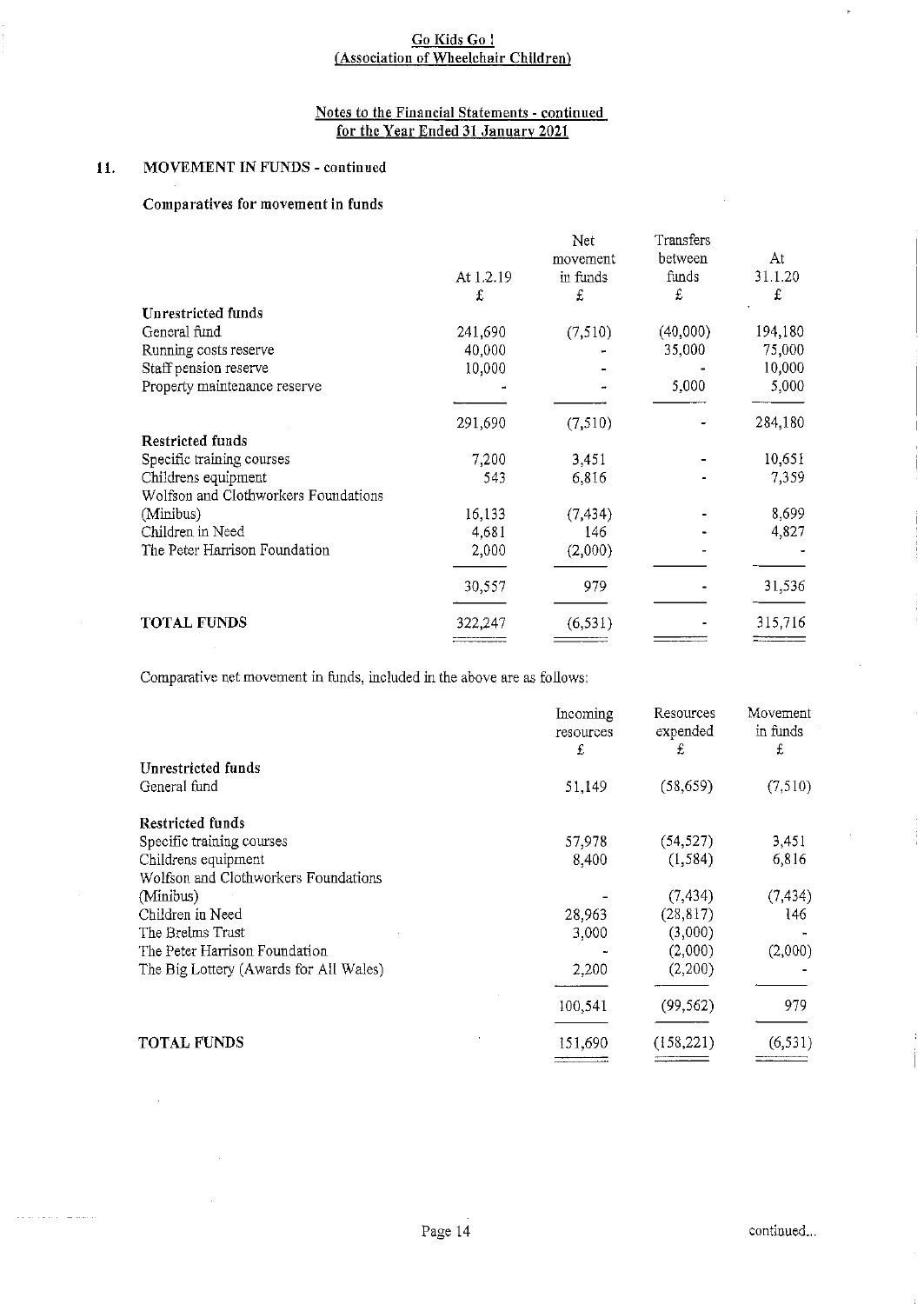# Notes to the Financial Statements - continued for the Year Ended 31 January 2021

### 11. MOVEMENT IN FUNDS - continued

 $\mathbf{r}$ 

A current year 12 months and prior year 12 months combined position is as follows:

|                                      |           | Net       | Transfers |         |
|--------------------------------------|-----------|-----------|-----------|---------|
|                                      |           | movement  | between   | At      |
|                                      | At 1.2.19 | in funds  | funds     | 31.1.21 |
|                                      | £         | £         | £         | £       |
| Unrestricted funds                   |           |           |           |         |
| General fund                         | 241,690   | 10,363    | (40,000)  | 212,053 |
| Running costs reserve                | 40,000    |           | 35,000    | 75,000  |
| Staff pension reserve                | 10,000    |           |           | 10,000  |
| Property maintenance reserve         |           |           | 5,000     | 5,000   |
|                                      | 291,690   | 10,363    |           | 302,053 |
| <b>Restricted funds</b>              |           |           |           |         |
| Specific training courses            | 7,200     | 22,100    |           | 29,300  |
| Childrens equipment                  | 543       | 3.515     |           | 4,058   |
| Wolfson and Clothworkers Foundations |           |           |           |         |
| (Minibus)                            | 16,133    | (14, 868) |           | 1,265   |
| Children in Need                     | 4,681     | 14,762    |           | 19,443  |
| The Peter Harrison Foundation        | 2,000     | (2,000)   |           |         |
|                                      | 30,557    | 23,509    |           | 54,066  |
| <b>TOTAL FUNDS</b>                   | 322,247   | 33,872    |           | 356,119 |
|                                      |           |           |           |         |

A current year 12 months and prior year 12 months combined net movement in funds, included in the above are as follows:

|                                        | Incoming<br>resources<br>£ | Resources<br>expended<br>£ | Movement<br>in funds<br>£ |
|----------------------------------------|----------------------------|----------------------------|---------------------------|
| Unrestricted funds                     |                            |                            |                           |
| General fund                           | 166.051                    | (155, 688)                 | 10,363                    |
| <b>Restricted funds</b>                |                            |                            |                           |
| Specific training courses              | 98,078                     | (75, 978)                  | 22,100                    |
| Childrens equipment                    | 8.400                      | (4,885)                    | 3,515                     |
| Wolfson and Clothworkers Foundations   |                            |                            |                           |
| (Minibus)                              |                            | (14, 868)                  | (14, 868)                 |
| Children in Need                       | 58.828                     | (44,066)                   | 14,762                    |
| The Brelms Trust                       | 3,000                      | (3,000)                    |                           |
| The Peter Harrison Foundation          |                            | (2,000)                    | (2,000)                   |
| The Big Lottery (Awards for All Wales) | 2,200                      | (2,200)                    |                           |
|                                        | 170.506                    | (146,997)                  | 23,509                    |
| <b>TOTAL FUNDS</b>                     | 336.557                    | (302, 685)                 | 33,872                    |

In assessing free reserves, the freehold property of £113,763 (2020: £115,180) is excluded because it cannot quickly be realised. After deducting the value of the property there remain unrestricted funds of £188,290 (2020: £169,000)

Further funds of £90,000 (2020: £90,000) are held in designated funds. This leaves our free reserves at £98,290 (2020; 879,000).

Page 15 continued...

÷

ŧ  $\bar{1}$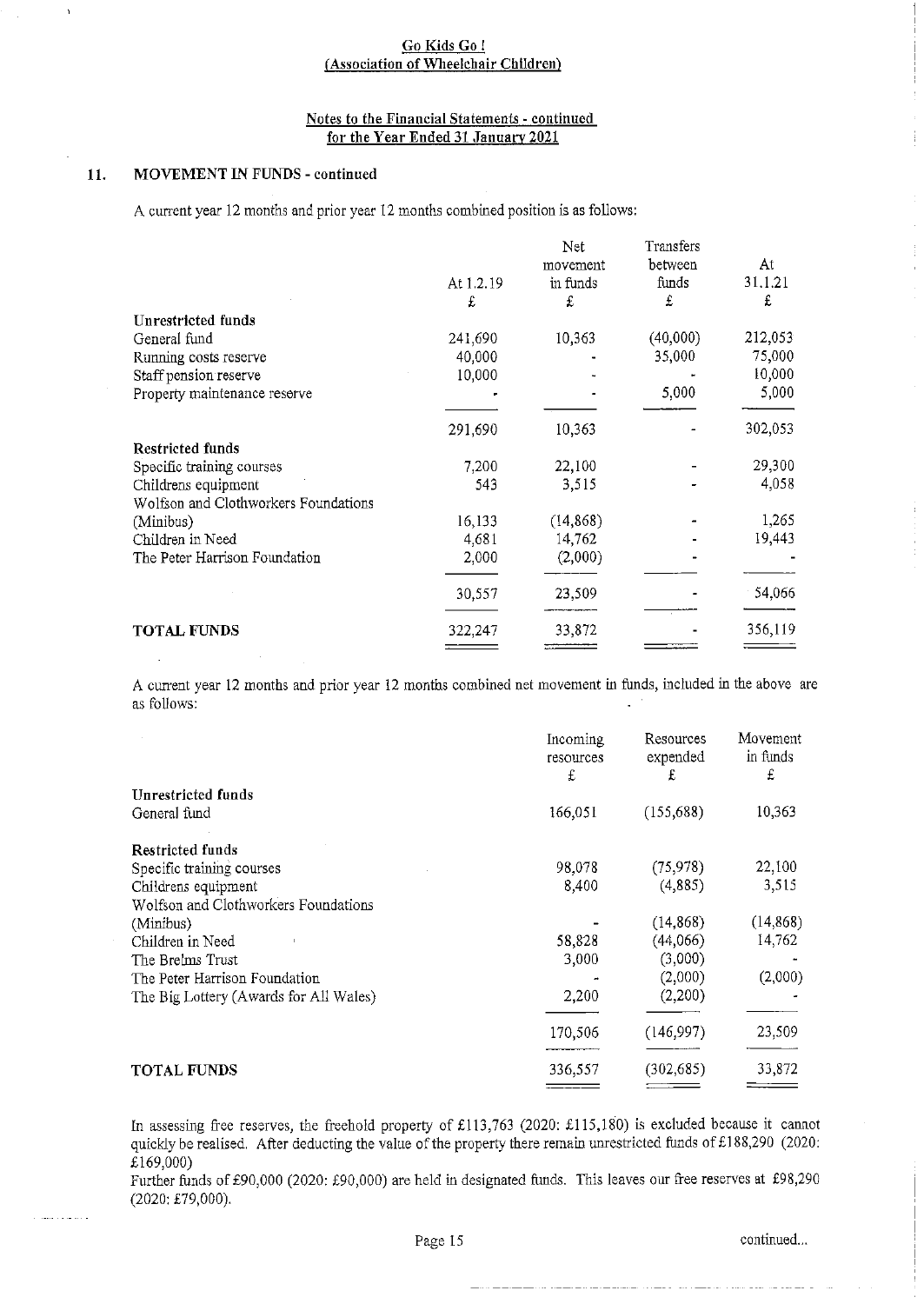# Notes to the Financial Statements - continued for the Year Ended 31 January 2021

# 12. EMPLOYEE BENEFIT OBLIGATIONS

The company operates a defined contribution scheme for members of staff. Contributions during the year amounted to  $\text{\emph{t}}9,497$  during the year (2020 £9,282). At the year end no contributions were outstanding

# 13. RELATED PARTY DISCLOSURES

There were no related party transactions for the year ended 31 January 2021.

# 14. LIMITED LIABILITY

and and company

Go Kids Go ! (Association of Wheelchair Children) is a company limited by guarantee. The Memorandum and Articles of Association restrict the liability of members on winding up to £10. In case of winding up none of the accumulated fimds are distributable to the members but shall be given, or transferred to, some other charitable institutions having similar objects.

 $\frac{1}{4}$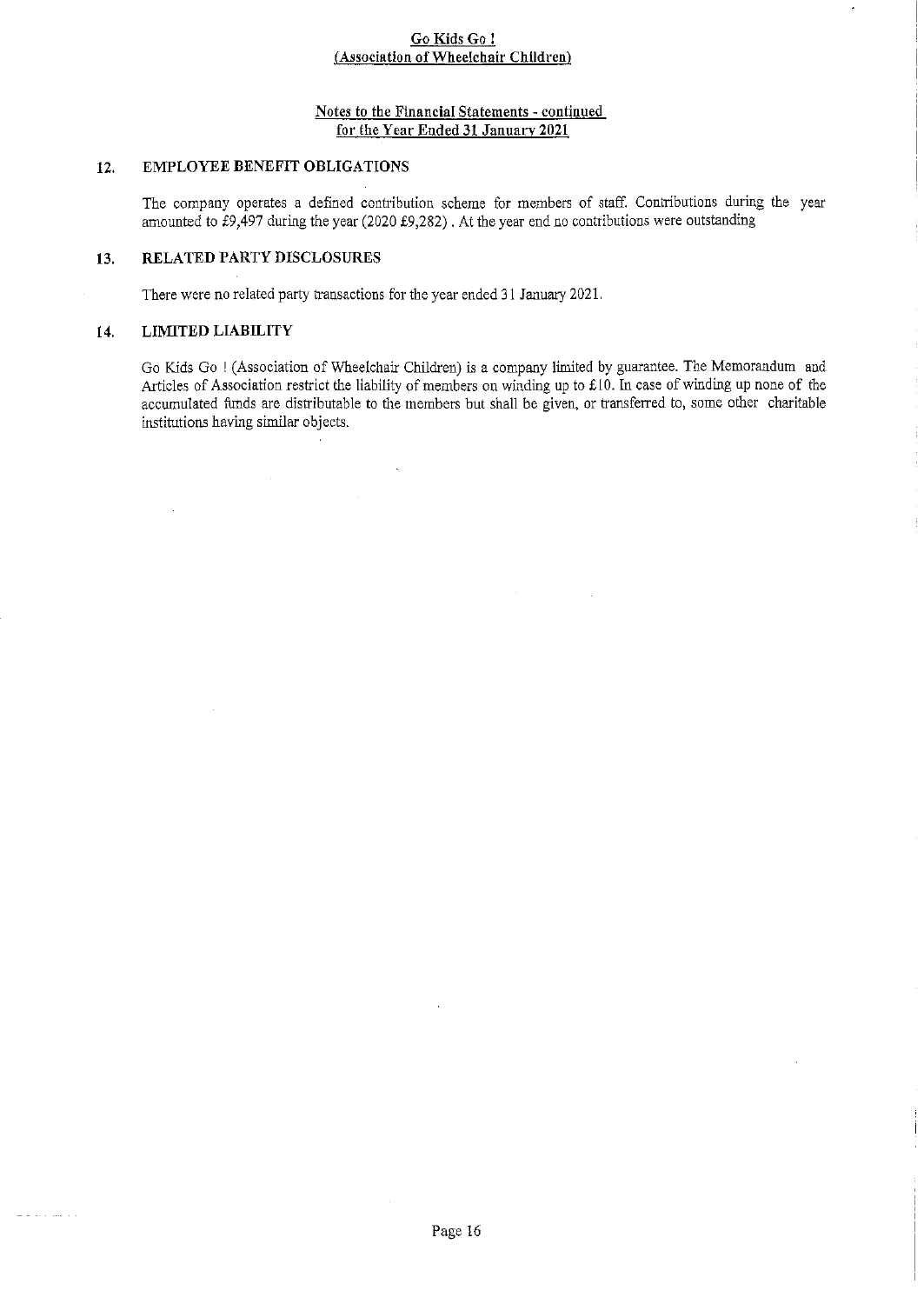# <u>Go Kids Go I</u> <u>Association of Wheelchair Childre</u>

 $\bar{z}$ 

 $\bar{z}$ 

 $\mathcal{L}$ 

 $\mathbf{I}$ 

|                                       | Detailed Statement of Financial Activities<br>for the Year Ended 31 January 2021 |             |         |
|---------------------------------------|----------------------------------------------------------------------------------|-------------|---------|
|                                       |                                                                                  | 31.1.21     | 31.1.20 |
|                                       |                                                                                  | £           | £       |
|                                       |                                                                                  |             |         |
| INCOME AND ENDOWMENTS                 |                                                                                  |             |         |
| Donations and legacies                |                                                                                  |             |         |
| Donations                             |                                                                                  | 95,830      | 151,042 |
| Legacies                              |                                                                                  | 27,813      |         |
|                                       |                                                                                  | 123,643     | 151,042 |
|                                       |                                                                                  |             |         |
| Investment income                     |                                                                                  | 1,770       | 648     |
| Deposit account interest              |                                                                                  |             |         |
| Other income                          |                                                                                  |             |         |
| Furlough scheme income                |                                                                                  | 59,454      |         |
| Total incoming resources              |                                                                                  | 184,867     | 151,690 |
|                                       |                                                                                  |             |         |
| <b>EXPENDITURE</b>                    |                                                                                  |             |         |
| Raising donations and legacies        |                                                                                  |             |         |
| Wages                                 |                                                                                  | 18,734      | 19,507  |
| Social security                       |                                                                                  | 1,521       | 1,533   |
| Pensions                              |                                                                                  | 2,268       | 2,263   |
| Sundry fundraising costs              |                                                                                  | 438         | 1,140   |
|                                       |                                                                                  | 22,961      | 24,443  |
| Charitable activities                 |                                                                                  |             |         |
| Wages                                 |                                                                                  | 85,896      | 80,972  |
| Social security                       |                                                                                  | 1,917       | 5,517   |
| Pensions                              |                                                                                  | 7,229       | 7,019   |
| Utility costs                         |                                                                                  | 1,849       | 1,781   |
| Telephone                             |                                                                                  | 1,057       | 1,261   |
| Postage and stationery                |                                                                                  | 189         | 669     |
| Promotion costs                       |                                                                                  | 1,251       |         |
| Wheelchairs & accessories             |                                                                                  | 3,301       | 1,584   |
| Direct course expenses                |                                                                                  | 3,805       | 12,680  |
| Other costs                           |                                                                                  | $\sqrt{72}$ | 186     |
| Minibus & travel costs                |                                                                                  | 2,359       | 4,742   |
| Freehold property depreciation        |                                                                                  | 1,417       | 1,417   |
| Motor vehicle depreciation            |                                                                                  | 7,433       | 7,434   |
| Loss on sale of tangible fixed assets |                                                                                  | (3,999)     |         |
|                                       |                                                                                  | 113,776     | 125,262 |
| Support costs                         |                                                                                  |             |         |
| Governance costs                      |                                                                                  |             |         |
| Wages                                 |                                                                                  | 4,000       | 4,000   |
| Carried forward                       |                                                                                  | 4,000       | 4,000   |

This page does not form part of the statutory financial statements

 $\bar{z}$ 

Carried forwar

المتعاطف المتابعين

 $\frac{1}{2}$ 

 $\langle \cdot \rangle$